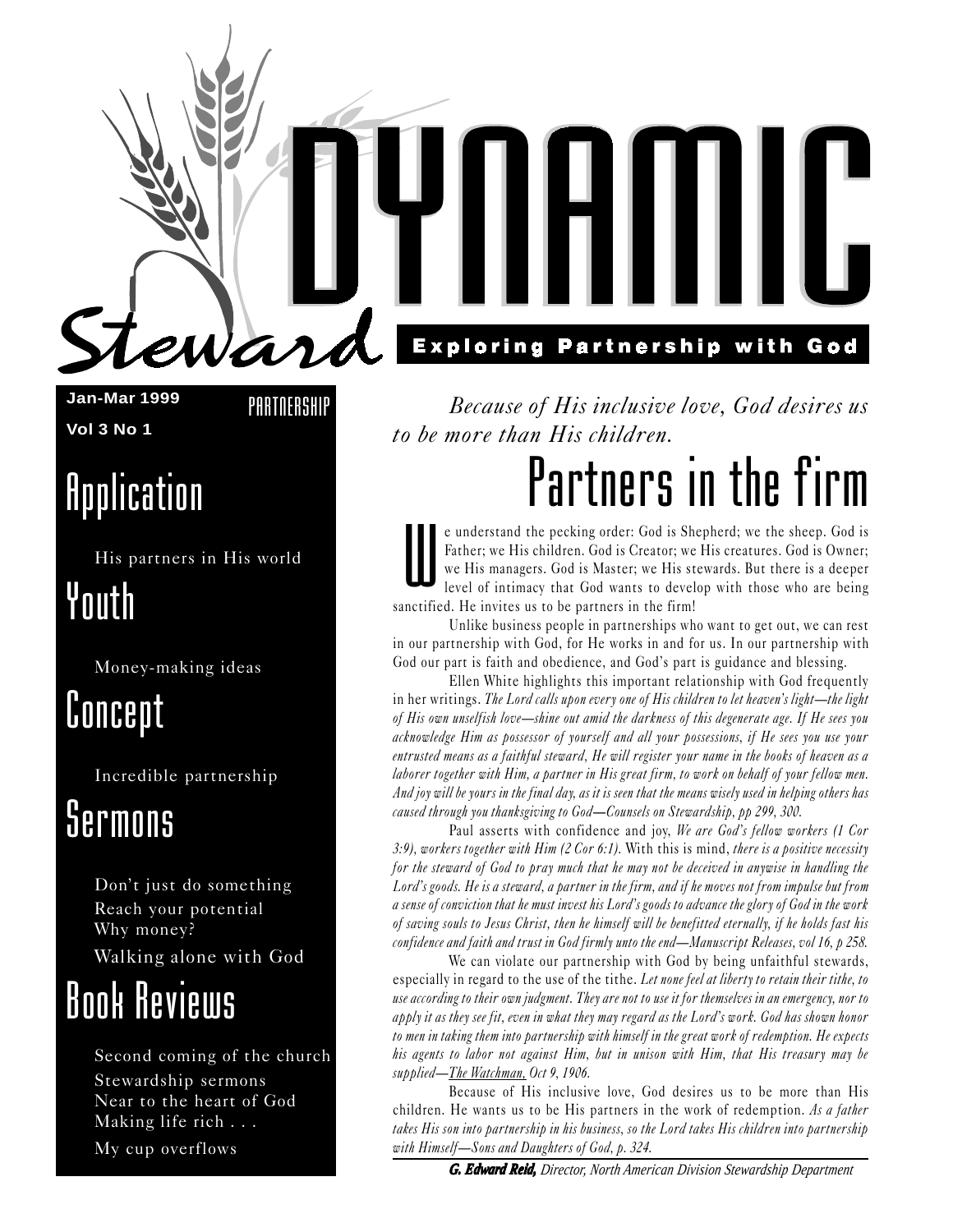## **Application**

Begin your group discussion with the question, What does partnership mean to you? After receiving feedback, focus on a few aspects of partnering with God. Remember to identify ways to make partnering applicable in everyday life.

#### **Gospel Sharing**

We are laborers together with God, we are God's husbandry, ye are God's building (1  $Cor. 3:9$ .

Questions: How comfortable are you sharing Jesus with others? What steps can you take to be more open about your faith and convictions?

Example: Invite your neighbors for an afternoon of cookies and punch. You'll be surprised at how many live next to others for years without even knowing each other's names. Friendship is the cornerstone of gospel sharing. Friendship creates a comfort zone that makes gospel-sharing easy.

#### **Community Service and Participation**

Sinful men, repentant, pardoned, cleansed and sanctified were brought into partnership with God through His Son. The believers sought earnestly to receive and to obey every word of God. By the partnership of God and man, the work of warning the world is to be carried to completion.

Questions: Why is it important to be involved in your community? How are you planning to carry the work of compassion in your community?

Example: Join a local service club, prayer group, etc. Volunteer your

His partners in His world

services at local events. Offer books of your faith to your local lending library. If we don't have participation with others in our area, it is not possible to be a partner with God in Gospel sharing.

#### **Promoting a Healthy Lifestyle**

God wills that we should be healthy, happy, and useful. But we must place our wills on the side of His will.

Questions: How does the care of your body relate to your partnership with God? What lifestyle changes can you make to ensure you are an effect ive partner?

Example: Look for or create opportunities in your community to promote an awareness of healthful living.

#### **Financial Partnership**

Going into financial partnership with God can be an exciting adventure. Children, at a very young age, can be taught this.

Questions: What types of investment projects can you think of? Why is the tither always blessed? How can you teach tithing to children?

Example: Start an investment project with a group of children, recording the blessings and faith stories they experience through their projects.

#### **Conclusion**

Today, man has the honor of being in partnership with God, and the secrets of the Lord are with them that fear Him  $(P<sub>s</sub> 25:14)$ . If we want the secrets of the Lord to be with us, and retain that partnership, we must be careful how we use what God has given us.

In spite of all his possessions, David understood that God is the great proprietor of all things. David considered himself highly honored in being taken into partnership with God. His heart was filled with gratitude for the favor and mercy of God. In his prayer, when presenting offering for the building of the Temple he said of Thine own, we have given Thee.

*John Howard, Director, Seventh-day Adventist Church in Canada Coordinated Ministries*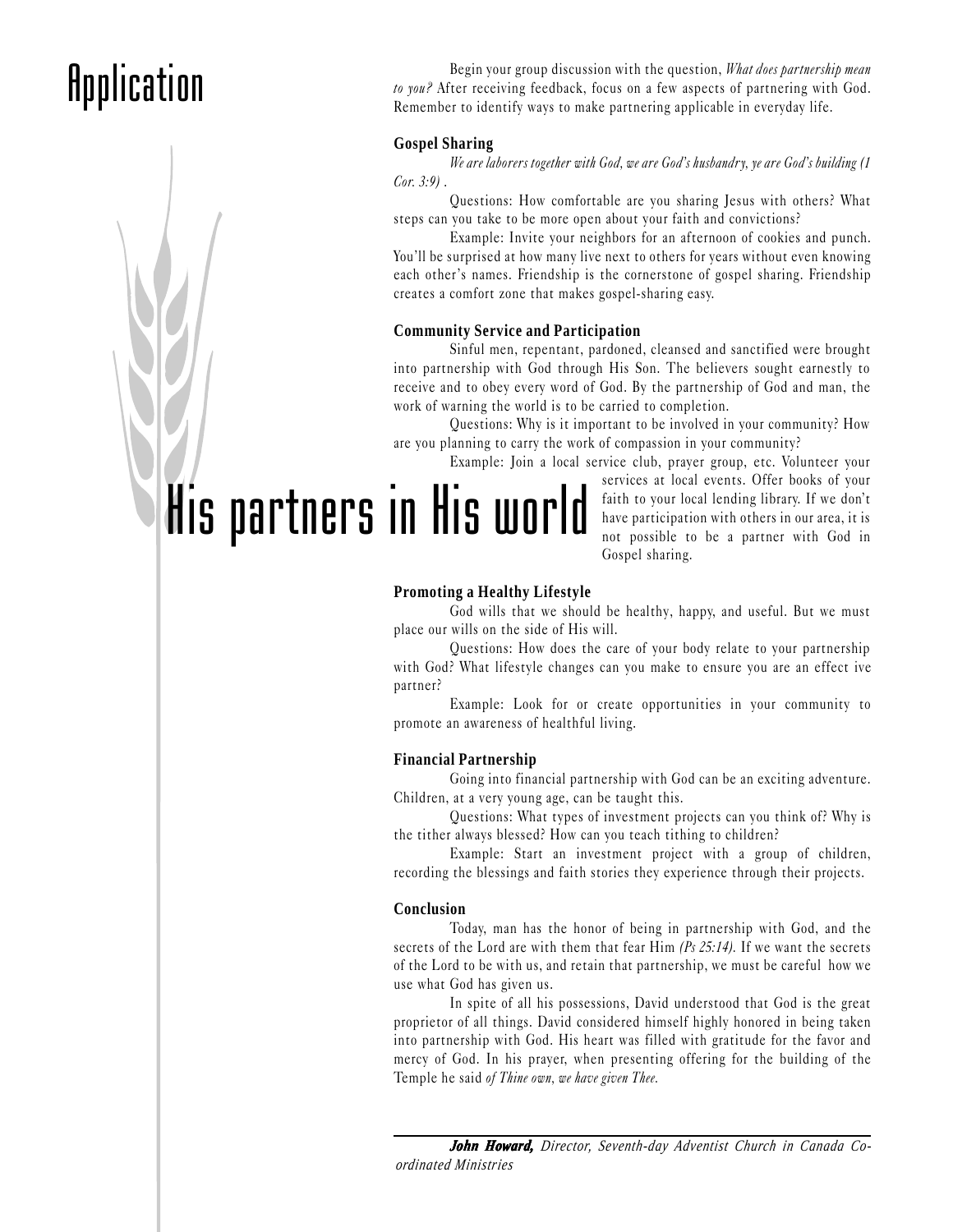I really got caught up in this book. Written for kids aged 8 to 12, it not only showed me how to make money but also taught me the value of being a good business person. I learned that money doesn't just pop out of thin air, but is something I must earn through work. I also learned the importance of keeping my promises, doing my best, having integrity, and using God's Word as a guide in all my business dealings.

Larry, a cool cat, is your guide throughout the book. He tells you all about the fundamentals of the PAWS code (Profit through Attitude, Witness, and Stewardship). He

also gives advice and insights on identifying your talents, choosing your project, doing extra things that your customers don't expect, practicing honesty in your work and realizing that satisfaction doesn't always mean making money.

This book is divided into four sections: Summer, Winter, Spring, and Fall. Each season offers projects categorized by levels of difficulty. So you have a variety of money-making ideas to use all year long, regardless of how old you are. The book is very easy to read and understand, and gives a lot of information on making your products noticeable, fair pricing, and business forms. My favorite part of each project is the *Business by the Book* section that shows me moral and biblical values I need to apply to my job and to myself.

From this book I have learned how to plan my projects, figure out how much to charge, attract and keep customers, keep track of my money, give good service, set priorities, and be a good steward for God.

*Tyler Morgan Robinson, Fourth Grader, West Chester Seventh-day Adventist School, West Chester, PA*

### Youth



*50 Money-Making Money-Making Ideas f Ideas for Kids or Kids*

by Lauree and L Allen Burkett

**(Adapted from materials by Larry Burkett)**

**Thomas Nelson Inc**

**Nashville, Tennesee, 1997**



# Quotes

God is the silent partner in all great enterprises.—Abraham Lincoln

The scheme of salvation is a wonderful science, and it is an inestimable privilege and honor to be permitted to be partners with Christ in the wonderful plan of saving the souls of men.—Ellen G White

Money-making ideas

The Christian is called upon to be the partner of God in the work of the conversion of men.—William Barclay

God cannot do some things unless we work. He stores the hills with marble, but He has never built a cathedral. He fills the mountains with iron ore, but He never makes a needle or a locomotive. He leaves that to us. We must work.—The Kneeling Christian

Full participation in the life of God's Kingdom and in the vivid companionship of Christ comes to us only through appropriate exercise in the disciplines for life in the Spirit.—Dallas Willard

Man has the honor of being taken into partnership with God, and the secrets of the Lord are with them that fear Him. God will give light and knowledge, so that, by conforming to his directions, man may become one with Jesus Christ.—Ellen G White

The secret of the easy yoke, then, is to learn from Christ how to live our total lives, how to invest all our time and our energies of mind and body as he did. We must learn how to follow his preparations, the disciplines for life in God's rule that enabled him to receive his Father's constant and effective support while doing his will. We have to discover how to enter into his disciplines from where we stand today—and no doubt, how to extend and amplify them to suit our needy cases.—Dallas Willard

Being seated together in heavenly places in Christ Jesus does not mean lolling about on the mount of transfiguration, singing ecstatic hymns, and letting demon-possessed boys go to the devil in the valley; it means being in the accursed places of this earth as far as the walk of the feet is concerned but in undisturbed communion with God.—Oswald Chambers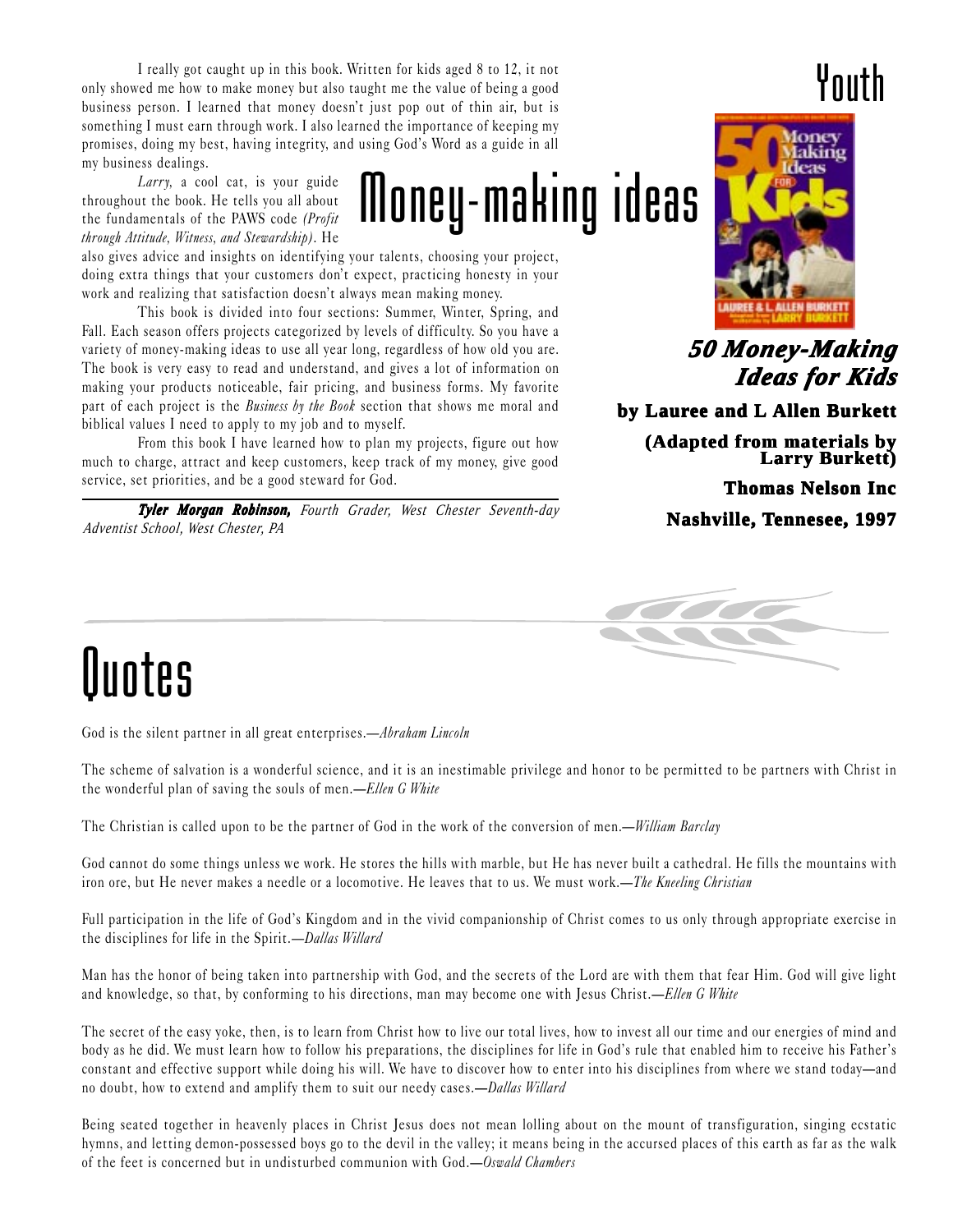### Concept

Most of us know the theory that stewardship is more than tithes and offerings; that stewardship is more than managing money. When we stop to think about it, we recognize that God really is owner of everything we often claim as ours. We struggle applying this to daily life, but we at least acknowledge the concept. We talk about working for God and managing His resources. But as stewards, we are more than God's employees—We are partners with God.

There are different types of partnership. Normally, partners are two equals who bring something of equal value to the relationship. In some cases, one partner is the investor with the money and the other an expert with the knowledge. Sometimes partnership is a reward for a special service or superior performance. Our partnership with God, however, is quite different. After all, what can we bring to this partnership?

God is owner of all: He gives us abilities and talents, He provides all the resources, He gives us our very life. We really don't bring anything of our own to this relationship with God; we merely choose to accept the privilege of partnering with Him. And God will not force us into this incredible partnership.

#### **Interdependency and Intimacy**

God's partnership with Noah provided a means to save the human race. When God chose Moses, Israel marched out of Egypt. When God inspired Daniel, prophecy revealed the future of God's people. But the ultimate partnership was

# Incredible partnership

in the incarnation, when God and man become one. This is a powerful model of how God works with us in a unique partnership. Jesus modeled an interdependence with God. Throughout the Gospel of John, we find repeated references to this partnership: The Father loves the Son and has placed everything in his hands (3:35). I and the Father are

one (10:30). These and many other passages reveal the intimacy between the Father and the Son. They are a model of what God desires for us.

The Gospel of John provides a foundation for understanding the depth of our potential intimacy with God. Speaking of the coming of the Holy Spirit, Jesus says On that day you will realize that I am in my Father, and you are in me, and I am in you (14:20). In John 15, the vine provides a vivid metaphor of this partnership: I am the vine; you are the branches. If a man remains in me and I in him, he will bear much fruit; apart from me you can do nothing (15:5). And Jesus closes His prayer to His Father with that all of them may be one, Father, just as you are in me and I am in you. May they also be in us so that the world may believe that you have sent me (17:21).

#### **Identity, Position, and Power**

Our partnership with God is a productive partnership. Paul states For we are God's workmanship, created in Christ Jesus to do good works, which God prepared in advance for us to do (Eph 2:10). In Philippians, he declares that it is God who works in you to will and to act according to his good purpose (2:13). In addition, God takes us, who have been slaves to sin (Rom 6), and lifts us to the position of friends (John 15:13-15). This friendship includes being seated with Christ on His throne in heavenly places (Rev 3:21; Eph 2:7). So this partnership includes identity—we are part of God's family and His friends. It includes position—He places us at His side. It includes power—all we need to do His will  $(Phi 1:19; 2 Pet 1:3-4)$ . And it produces fruit or results  $(Eph 2:10; John 15:5)$ .

So what is our role in this partnership? First, we must be willing to accept it as a gift. We cannot earn it, and God does not give it to us because of our ability. Instead, it is an incredible act of God's grace which makes it possible. This is why this partnership is so humbling to us. We would rather think of God needing to reward our performance than to accept it as a gift.

Second, we must realize that this gift goes far beyond the human partnership. It becomes a union—a blending of the divine within the human. We become partakers of His divine nature (2 Pet 1:4). We do not become divine, but God dwells within us. We do not lose our identity; instead we discover our true

**We have become partners of Christ if only we hold the beginning of the reality firm until the end(Heb 3:14, NAB)**

**You can rely on God, who has called you to be partners with his Son Jesus Christ our Lord (1 Cor 1:9, NJB)**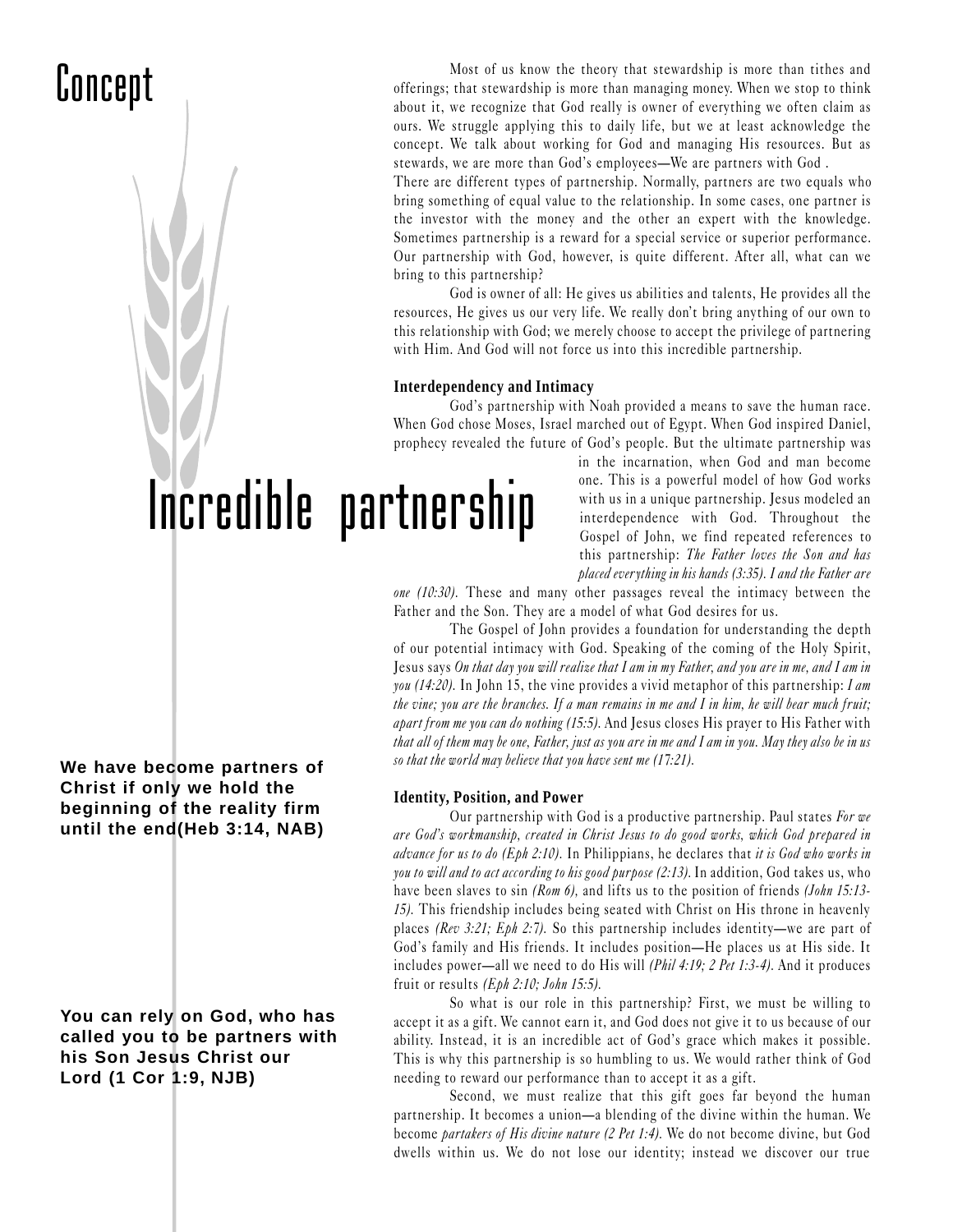identity. We discover who God created us to be in the first place.

God created Adam in His own image, to reflect His image. In an incredible act of intimacy, God shaped him with His own hands. Then He gave him dominion over the world He had just created. Thus, God began a unique partnership with man. When sin destroyed this partnership, God restored our union with Him through the life and death of Jesus Christ and through the ministry of the Holy Spirit that makes the presence of Christ in our hearts a living reality (Eph 3:16-19). Christ, dwelling within the human heart, provides a new union, a new image, a new intimacy. And this partnership produces powerful results.

All true obedience comes from the heart. It was heart work with Christ. And if we consent, He will so identify Himself with our thoughts and aims, so blend our hearts and minds into conformity to His will, that when obeying Him we shall be but carrying out our own impulses. The will, refined and sanctified, will find its highest delight in doing His service. When we know God as it is our privilege to know Him, our life will be a life of continual obedience. Through an appreciation of the character of Christ, through communion with God, sin will become hateful to us.  $-D$ esire of Ages, p 668

The third step is to step forward in faith, exercising the partnership He has given us. We make choices, and as we walk with God, His Spirit guides and empowers our choices. We act in a partnership that goes far beyond our very best imagination. We do not work for Him, but rather in intimate union with Him. No human partnership can compare. No human partnership can illustrate. The very God of the universe calls us to return to Him, to the relationship for which we were created. Then every part of life becomes an exciting adventure of walking with God—applying partnership with Him to each moment and each action.

*Benjamin C Maxson, C Maxson, Director, General Conference Stewardship Department*

### Stewardship Window

Christianity has a much broader meaning than many have hitherto given it. It is not a creed. It is the word of Him who liveth and abideth forever. It is a living, animating principle, that takes possession of mind, heart, motives, and the entire man. Christianity— $0$  that we might experience its operations! It is a vital, personal experience, that elevates and ennobles the whole man. Every man is responsible to God, who has made provision for all to receive this blessing. But many do not receive it, although Christ has purchased it for them at infinite cost. They have not grasped the blessing within their reach, and therefore they have retained their objectionable traits of character, and sin lieth at the door. While they profess piety, Satan has made them his agents to pull down and confuse where he thought best. They exert an influence deleterious to the souls of many who need an example that would help them heavenward.

Who are the subjects of the kingdom of God?—All those who do His will. They have righteousness, peace, and joy in the Holy Ghost. The members of Christ's kingdom are the sons of God, partners in his great firm. The elect of God are a chosen generation, a peculiar people, a holy nation, to show forth the praises of him who hath called them out of darkness into his marvelous light. They are the salt of the earth, the light of the world. They are living stones, a royal priesthood. They are in copartnership with Jesus Christ. These are they that follow the Lamb whithersoever he goeth.



*We welcome Paul Ratsara to the team of Seventhday Adventist Stewardship Directors. Ratsara began serving the Church as a pastor in his homeland, Madagascar. He continued his service as Mission President, Union Stewardship Director, and President of the West Congo Mission. He now joins us as Stewardship Director for the African-Indian Ocean Division.*

*Ellen G G White, Special Testimonies for Ministers and Workers, No 9, p 57*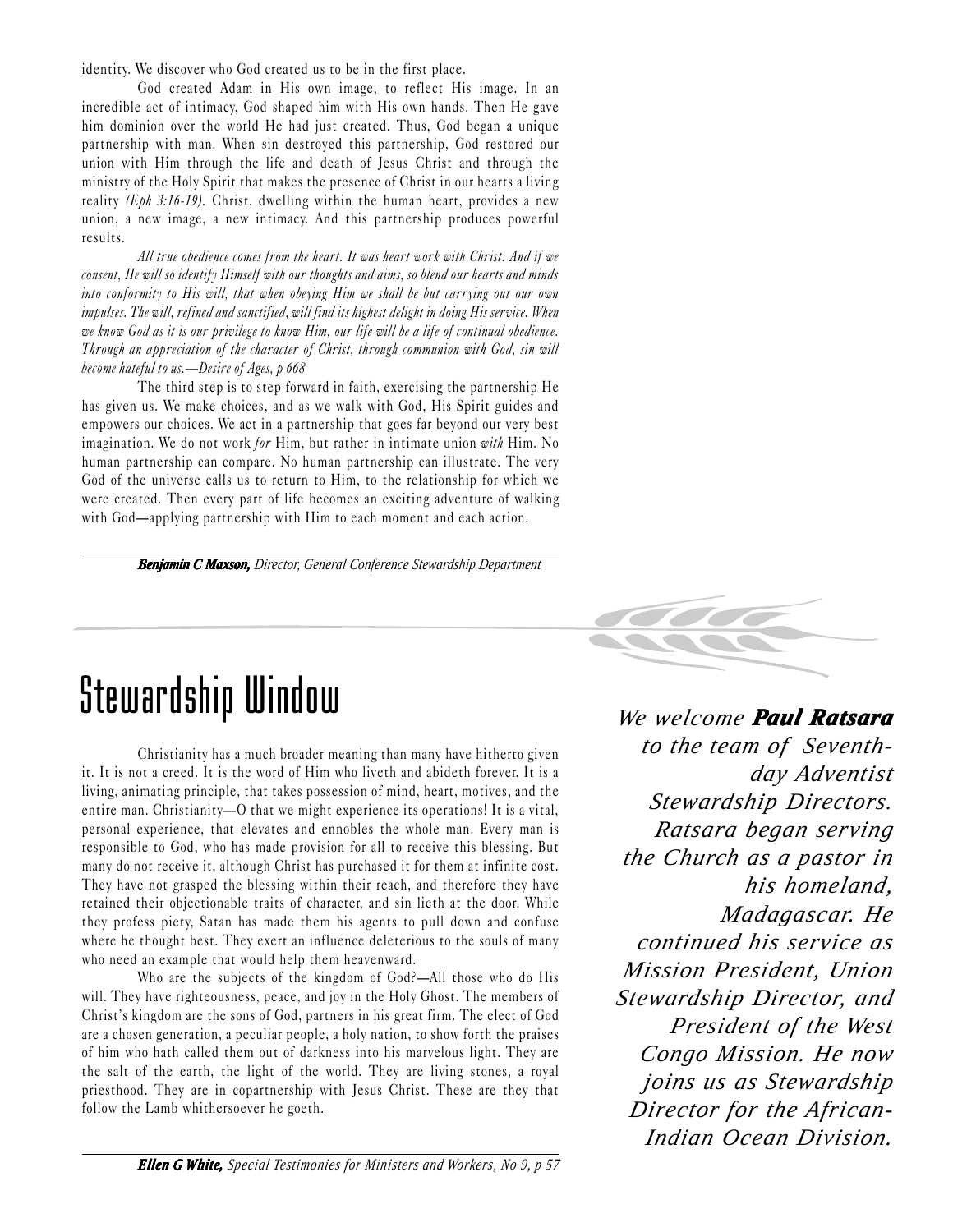#### **Introduction**

When 15-year-old Christopher Searsy was shot on a city street in Chicago, just a few blocks from Ravenwood Hospital, his friends carried him to within 35 feet of the hospital emergency room door. Christopher was too weak to be moved any farther so his friends ran into the hospital to get a doctor, or a nurse, or a paramedic. But none of the hospital personnel would leave the hospital to go to the end of the driveway to help Christopher. They quoted a hospital policy which said that no hospital employee was to leave the hospital premises during working hours to care for someone on the street. Finally, some kind and helpful soul dragged Christopher to the hospital door, but it was too late. Christopher Searsy died an hour later. Instances like this make you want to shout Don't just stand there, do something!

Indeed, doing something is very important to save a life, a situation, or a reputation. But God has designed a plan for success that guarantees that whatever we do in response to situations will be in accordance to His will. God's method, however, is strange at times. His method says to us *Don't just do something, stand* there!

Dont just do something

Standing in the presence of God or standing in the center of His will is much more important than rushing in with no real preparation for what lies ahead. The Bible is full of stories that illustrate this point and I would

like to give you three examples of how God reminded his people before a crisis, during a crisis, and after a crisis, to stand and wait on the Lord.

#### **Before a crisis: Jehoshaphat, King of Judah** *(2 Chron 20)*

Jehoshaphat was a good king like Asa, his father. Asa had led the people to tear down the altars of foreign gods and had begun to build fortified cities all around the kingdom of Judah. He also increased the size of his army to 300,000 men (ch 14). After Asa died, Jehoshaphat continued the reforms. He finished fortifying the border towns. He began Jewish cultural centers in every village. He increased the army to 1,060,000 men. He was prepared for anything.

Even though Jehoshaphat was well-prepared with fortified cities and a huge army, he chose to:

- · Call all the people to fast and come to Jerusalem for prayer.
- · Pray publicly to God and let the people know that God is in charge.
- · Set his and everyone else's eyes on God for the answer.
- · Listen to God's prophet and believe what he said.
- · Show up at the battlefield, realizing that the battle is not ours, but God's.
- · Form a choir to go out in front of the army, proclaiming victory.

Jehopshaphat's partnering with God resulted in victory. Jehoshaphat and the people of Judah are a perfect example of how we stand in the center of God's will before the crisis hits. Don't just do something, stand there!

#### **During a crisis: Shadrach, Meshach, and Abednego** *(Dan 3)*

No one really knows where Daniel was, but his three friends were caught in a bind when commanded to bow down to the image nine stories tall and nine feet wide. The penalty was severe. They would be thrown into a fiery furnace. They could have pretended to bow down-maybe knelt to tie their sandal laces or done a couple of push-ups as part of a spontaneous need for exercise. They could have sneaked out of the crowd and hidden. They could have done something. Instead they faced the king with their convictions and their faith in their God: O Nebuchadnezzar, we do not need to defend ourselves before you on this matter. If we are thrown into the blazing furnace, the God we serve is able to save us from it, and He will rescue us from your hand, O king. But even if he does not, we want you to know, O king, that we will not serve your gods or worship the image of gold you have set up (Dan 3: 16, 17).

The upshot of the story is that they were thrown into the fire, only to discover that God was already there, waiting for them. They stood with God in the fire and were saved. During the crisis they didn't take matters into their own hands. They didn't just do something. They stood there!

*I want to simplify your lives. When others are telling you to read more, I want to tell you to read less; when others are telling you to do more, I want to tell you to do less. The world does not need more of you; it needs more of God. Your friends do not need more of you; they need more of God. And you don't need more of you; you need more of God.—Eugene H Peterson*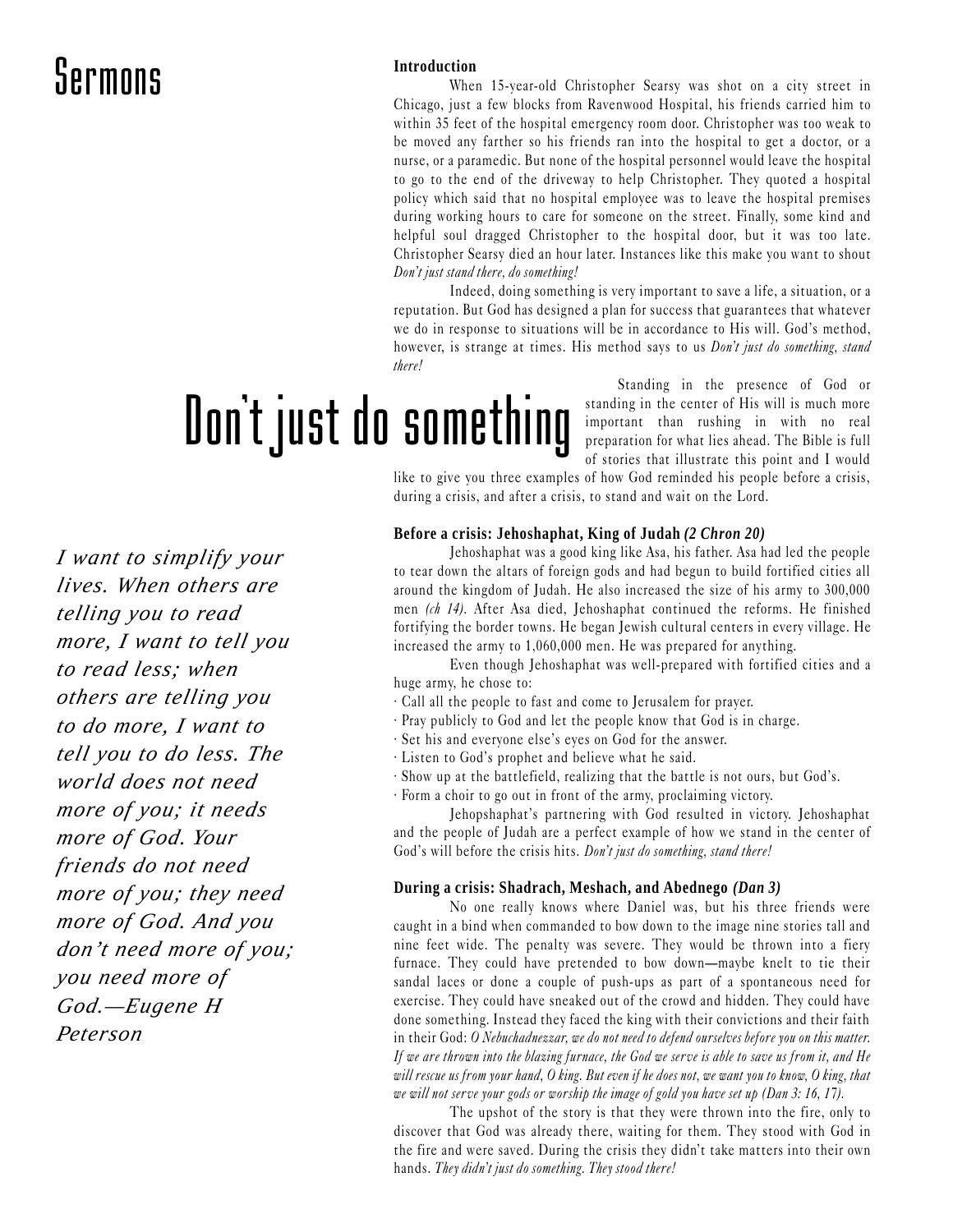#### **After a crisis: Elijah** *(I Kings 17-19)*

Here is an example of a man of God trying do something on his own. After years of drought, Jehovah and Baal are in competition. Who will bring the rain? Of course, Jehovah wins, the rain pours in torrents, and hearts are turned from idolatry to the true God. You'd think that after such an awesome illustration of God's power, everyone would accept Him and live happily ever after.

Sermons

But all is not over. Jezebel is at the sidelines. She hears the news and sends her messenger to Elijah saying: May the gods deal with me, be it ever so severely, if by this time tomorrow I do not make your life like that of one of them [Baal's prophets] (19:2). Here's when Elijah loses his cool. He decides to do something; he decides to take care of things by himself. Elijah had just finished running in front of the King's chariot all the way from Mt Carmel to Jezreel (20 km). But hearing Jezebel's threat, he panics, he forgets God's watch-care over the past few years of drought, and he begins to run again. This time to Beersheba, about 150 km south. From there, he goes on another day's journey into the desert. He didn't know where he was going, he didn't have a strategy, he didn't have a clue about what he was doing, but he was doing something. Finally, in exhaustion, Elijah lays down under a broom tree. He is heartsick. He feels alone. He wants to die. God sends an angel to feed him. He sleeps. Energized, he travels another 40 days and 40 nights to Mt Horeb. God follows Elijah into a lonely cave, calling out What are you doing here, Elijah? Elijah is at a loss for words. The victory at Mt Carmel that seemed so sweet is now bitter. All that running he did, without a clue. So God speaks again Go out and stand on the mountain in the presence of the Lord, for the Lord is about to pass by. And Elijah finally responds by not doing something, but by standing in the presence of God.

Elijah sees a powerful wind that tears the mountain, but the Lord isn't there. He sees an earthquake that shakes the mountain, but the Lord isn't there. He sees a fire, but the Lord was not in the fire. Then comes a gentle whisper, God was in the whisper saying You are not alone. Don't just do something, stand there!

#### **Conclusion**

These are stories about God's servants reminding us that we often act on impulse, relying on our own strength. Standing still doesn't always make sense to us. It may not even seem practical. We live in a world of instant answers. We go to Infoseek, Alta Vista, Yahoo, and Web Crawler for instant answers. And when we don't get answers instantly, we bang on our computer screen, vowing to get a better, faster one.

This doesn't mean God wants us to just sit around doing nothing, being undecided. He doesn't want us to be wimps or hermits so heavenly-minded that we're no earthly good. While God wants decisive people who act and respond immediately, He also wants people who walk with Him and stand in His presence long enough to know His will. He wants people who respond to action while firmly standing in the center of His will. Be still, and know that I am God; I will be exalted among the nations, I will be exalted in the earth. The Lord almighty is with us; the God of Jacob is our fortress (Ps 46:10, 11).

As the will of man cooperates with the will of God, it becomes omnipotent. Whatever is to be done at His command may be accomplished in His strength. All His biddings are enablings-Christ's Object Lessons,  $p$  333. Jehoshaphat learned the lesson early. When confronted with a big challenge, even though he had great resources, Jehoshaphat chose to use his greatest weapon, his relationship with God. Shadrach, Meshach, and Abednego faced it in the heat of the moment. Their greatest weapon was the presence of God Himself. Elijah temporarily lost his bearings after the great victory when he felt all alone in the face of Jezebel's wrath. But the still small voice brought him comfort and promise of an eternity with God.

The next time you need to do something, make sure you firmly stand in God's presence first. Then whatever you do will be right and it will be on time.

*Ivan Colon, Member, Triadelphia Seventh-day Adventist Church, Clarksville, MD. Ivan was 16 years old when he preached this sermon.*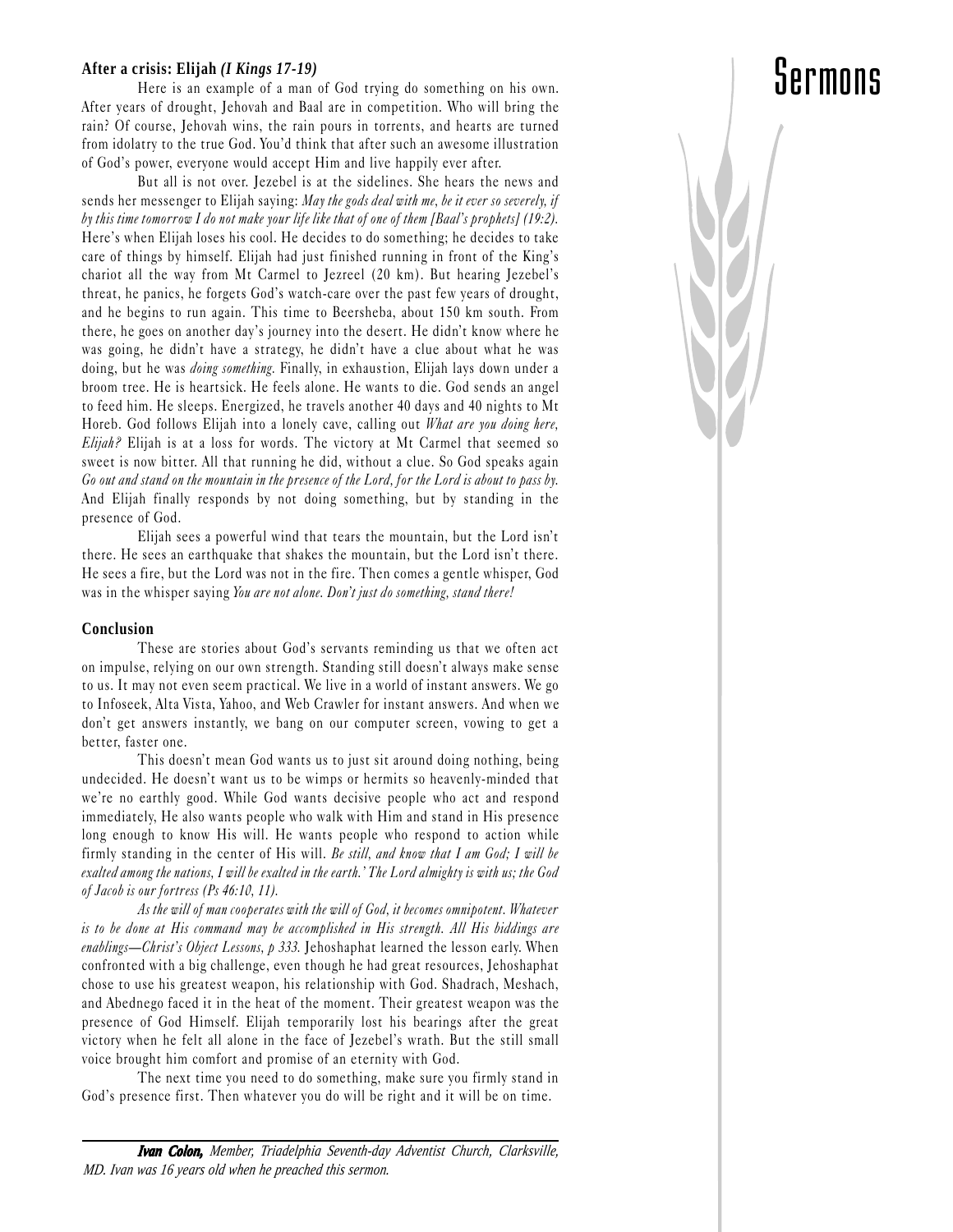#### **Introduction**

On a mountain summit grows a small patch of beautiful, fragrant flowers that flourishes in the middle of weeds and rocks. Almost completely camouflaged and unnoticed, they bloom in full resplendence. Similarly, many unnoticed people live in the midst of hardship. Far from the center of attention, they live lives of beauty and fragrance. In their obscurity, they faithfully fulfill God's calling for them. God's question on the last day will not be *How much were you noticed?* or even How much did you do? Rather, His question will be, Were you faithful where I placed you?

Matthew 25:14 begins a parable about the talents. Again, it will be like a man going on a journey, who called his servants and entrusted his property to them. Three servants were given eight talents. A talent was not a coin. It was a weight! About 60 pounds. The value depended on what metal was involved . . . copper, silver, or gold. One talent of silver today might be worth over 3000 dollars.

#### **We are all blessed**

When an owner places something of value in the hands of his servants, he wants it used to benefit his kingdom. For Christians, the true object of life is ministry. Jesus came to this old sinful world to serve others. Jesus placed the package of eternal life under each and everyone's Christmas tree. That supreme gift can be yours today if you accept Jesus as your very own personal Saviour.

In the parable everybody got a minimum of at least one talent. We all have a spiritual gift. Actual possession depends upon our reception of the Holy Spirit. So each of the three servants in Jesus' parable had the Holy Spirit. We

Reach your potential

don't all have the same talents. God gives us according to our abilities. What matters is not how much talent we have but what we do with it. We don't have equal talent, but we can have equal effort.

#### **Burying your talent**

The man who had received the five talents went at once and put his money to work and gained five more. So also, the one with the two talents gained two more (Matt 25:16,17). The two-talent man did not do all that was possible for him to do. We must exercise our God-given abilities. Make the most of every opportunity to use your talents. We misuse or even bury talent today by saying things like:

> I'll teach in the Sabbath School, but don't expect me to visit the kids in their homes. I'll help with Pathfinders, but don't expect me to attend all the camp-outs.

I'll study my Bible, but don't expect me to pray like a prayer warrior.

The-two talent man did double his holdings. Effort will be rewarded. You can accumulate according to your work. As Christians, we can grow to be Christ-like.

But the man who had received the one talent went off, dug a hole in the ground and hid his master's money (Matt  $25:18$ ). Have you ever dug a hole, placed valuable treasure inside it, and covered it up? Children often do and get frustrated trying to find their little treasures. The negligent servant buried the talent so that he could return it exactly as it was. The one-talent man is fortunate to have found his talent. The action of the negligent servant is so typical. Did he have any talent? Yes! One good one. Each of us has a talent. That sets our potential. Through hard, stern efforts with self (coupled with the blessing and power of God) you can develop your one gift. The one-talent man was punished for not trying. His sin was not in his misuse, but his disuse of that which his master entrusted to him. Invest time in your spiritual life. Every day dedicate your remaining time to becoming more like Jesus.

There are so many talents: Faithfulness, Fruitfulness, Time, Accountability, Industriousness, Means, Dependability, Mental Power, Reason, Strength, Tenderness of Heart *(SDA Bible Commentary, vol 5, p 1100)*. Tenderness of heart is a talent! Yes! Over the years we should be sweeter, more and more in control of our temper. Pray in earnest for a new heart. God longs to give you a new heart. I will give you a new heart and put a new spirit in you; I will remove from you your heart of stone and give you a heart of flesh (Eze 36: 26).

**God isn't interested in how many talents we have—He's interested in how we are using the talent we have.**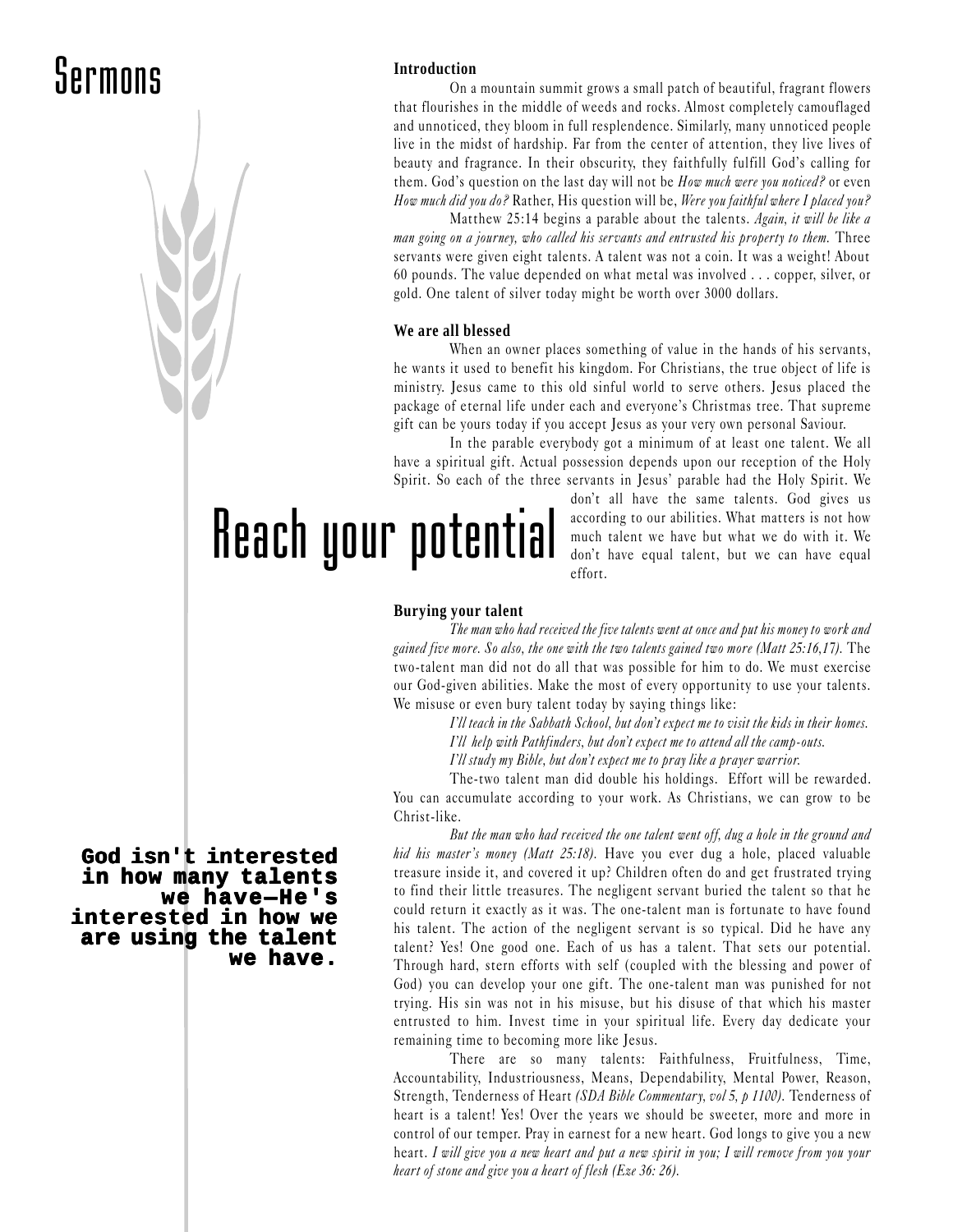#### **The rewards of the faithful servant**

The reward for success is more success. Faithful servants are never told to rest on their oars. They are given even more responsibilities. If you don't use your talent, you lose it. This is universally true of playing the violin, typing, sending Morse code, preparing sermons, or thinking. The only way to maintain your proficiency is be active in the service of God or your fellow man. Burying your talent is a sin.

For ever yone who has will be given more, and he will have an abundance. Whoever does not have, even what he has will be taken from him (Matthew 25:29). What you do with small things, you will soon begin to do when you are given big things. A small snowball rolls down the mountain until a great avalanche develops. The little things of life reveal what we are becoming. Let's be honest with small things. Let's invest our one talent for Jesus. If you are not becoming more and more like Jesus and using your God-given abilities for others, your reward will be taken away from you and given to another.

We are either maturing to be more like Jesus or we are lost! So many join the church but do not nourish the spark that God has placed in them. Their attendance begins to drop off. Soon they sit at home. They are just hanging on. The potential they have is not cultivated. Their talent is buried.

After a long time the master of those servants returned and settled accounts with them. 'Well done, good and faithful servant! You have been faithful with a few things; I will put you in charge of many things. Come and share your master's happiness!' (Matthew 25:19,23).

An old missionary couple was returning to New York after several years of working in Africa. They had no pension; their health was broken; they were defeated, discouraged, and afraid. They found themselves on the same ship as President Teddy Roosevelt, who was returning from a hunting expedition. As they watched the fanfare that accompanied the President's entourage, the man said to his wife Something is wrong. Why should we have given our lives in faithful service for God in Africa all these many years and have no one care a thing about us? Here this man comes back from a hunting trip and everybody makes much over him, but nobody cares about us. It doesn't seem right. When the ship docked in New York, a band and dignitaries were waiting to greet the President. But no one noticed the missionary couple. They slipped off the ship and found a cheap apartment, hoping to make a living in the city.

That night the man's spirit broke. He said to his wife I can't take this; God is not treating us fairly. His wife replied  $Why$  don't you tell it to the Lord? A short time later he came out from the bedroom, a changed man. The Lord settled it with me, I told him how bitter I was when the President received a tremendous homecoming, when no one met us as we returned home. And when I finished, it seemed as though the Lord put his hand on my shoulder and simply said, 'But you're not home yet!' — Ray Stedman, Talking to My Father

#### **Conclusion**

There are grand rewards for faithfulness, none necessarily down here. You may be struggling today harder than at any time in your life, but do not give up on God. Someday heaven will be prepared for a palatial homecoming. You will step through the gates of pearl onto parkways of transparent gold. Jesus will welcome you home. All this will be your reward if you build your life on the foundation of Jesus Christ. For no one can lay any foundation other than the one already laid, which is Jesus Christ. If any man builds on this foundation using gold, silver, costly stones, wood, hay or straw, his work will be shown for what it is, because the Day will bring it to light. It will be revealed with fire, and the fire will test the quality of each man's work. If what he has built survives, he will receive his reward (I Cor 3:11-14).

With Jesus as your Saviour, with your efforts combined with His power, you can reach your God-given potential.

#### *Be pleased, O God, to grant unto me that great freedom of mind that will enable me to ... manage the common affairs of life in such wise as not to misemploy or neglect the improvement of my talents; to be industrious without covetousness; diligent without anxiety; as exact in each punctilio of action as if success were dependent upon it, and yet so resigned as to leave all events to thee and still attributing to thee the praise of every good work. —Susanna Wesley*

#### *Donald Gettys, Gettys, Pastor, McDonald Road Seventh-day Adventist Church, McDonald, Tennessee*

Sermons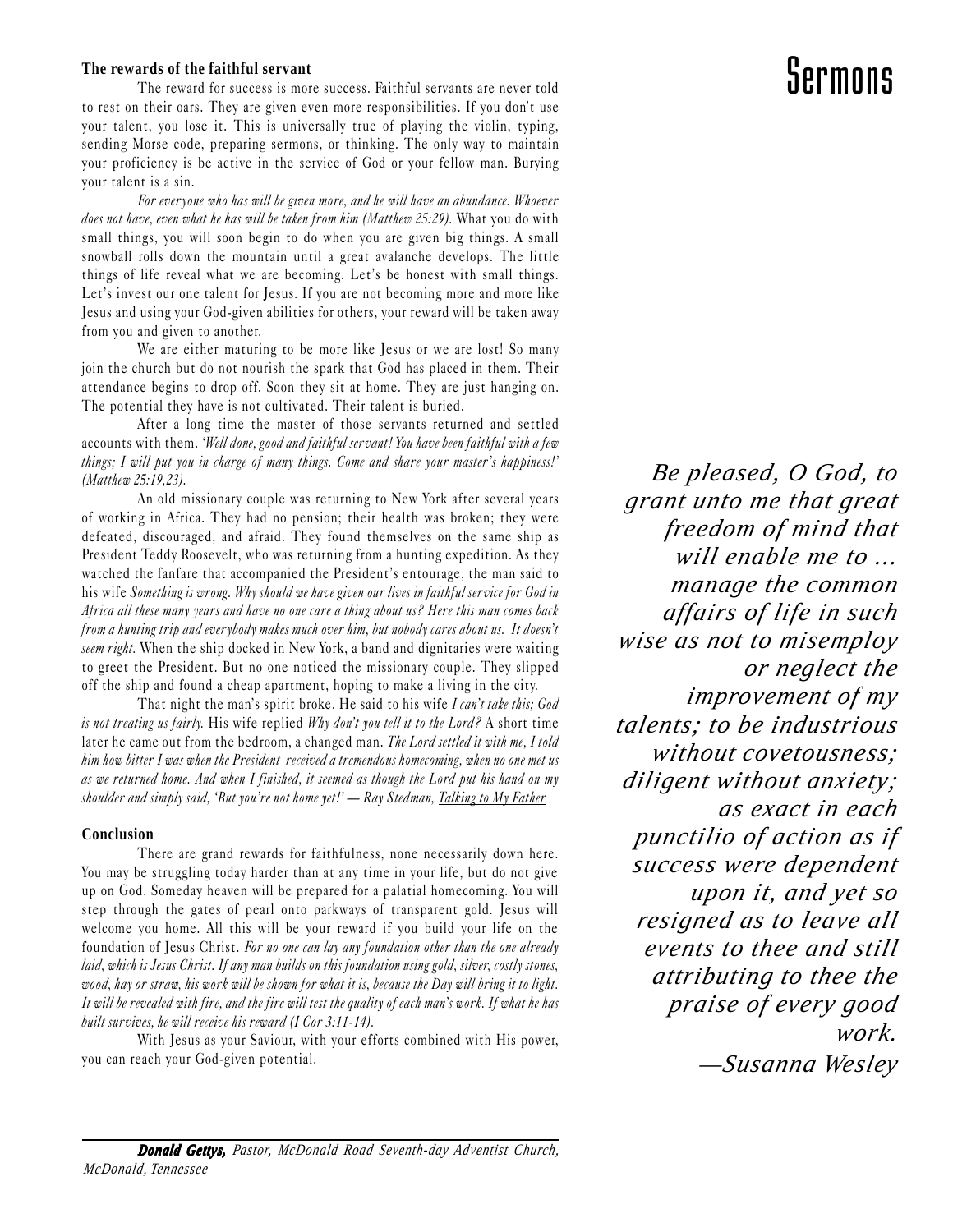

*The moment we say "We don't have enough money, " we are really saying "God is not big saying "God is not big enough for us.*"

#### **Introduction**

Dressed and speaking like common, country folk, a couple asked to see the President of Harvard University. Because they looked common and unimportant, they were made to wait for hours. Finally, realizing they wouldn't leave, the secretary went to get the president. Confident that he could take care of the situation, the president walked out, briskly greeted the couple, and asked how he could help them. They began to speak of their deceased son who had once attended Harvard University. We would like to erect a monument in our son's honor, they said. The president responded, If we allowed every family to erect a monument, this place would look like a cemetery. The parents quickly explained We don't want a grave marker. We want to erect a building in his honor. Sensing that they obviously did not understand the financial implication of their intentions, the president said Do you realize how much this would cost you? The buildings on this campus are worth more than seven million dollars. The wife turned to the husband and said, Do you mean that is all it takes to build a university? Why don't we just build one of our own. So Mr and Mrs Stanford walked out of Harvard University to establish, in California, Stanford University.

# Why money?

Money is important because it impacts the way we see ourselves. If we don't have much money we see ourselves not just as financially poor, but as helpless and unimportant. Money is important because it affects how we see one another. We tend to treat people with money differently and give them

favoritism *(James 2)*. Money affects the way we look at God. Money is life. Money is a combination of time, talent and energy turned into a medium of exchange. We put our time, our talent and our energy together and we are rewarded or paid for services provided or products produced with money. And when we have enough money, we begin to think we don't need God. It is rather significant that God's diagnosis of his church at the end of time is that they are lukewarm and materialistically satisfied. And the conundrum is that God has blessed this church so abundantly.

#### **The many syndromes**

The problem is not a lack of money but a lack of dependency on God. The moment we say We don't have enough money we are really saying God is not big enough for us. Let us explore some syndromes in our lives

The owner syndrome. We tend to think of everything as ours. This is my house, my church, my suit, my car, etc. With this kind of thinking, there is the worry about what is going to happen to what I own. When you don't have enough, you worry; and when you do have enough, you worry from fear of losing it. When we begin to fall into that ownership trap, we are actually taking God's place.

The recognition syndrome. Bill Gates is well-recognized. But how happy is he with his 30 or 40 billion dollars. Would you like to have the commerce department looking over your shoulder examining everything you do? Do you think he is at peace and happy to be recognized as one of the wealthiest men on earth? There are times when not being recognized is an advantage—Then why do we seek to be recognized by what we wear, what we do, or how much we have?

The confidence syndrome. Sometimes we begin to have confidence in what we own, forgetting that all belongs to God. How much money would it take to have full confidence that you could handle everything?

The power syndrome. There is danger when we begin to look for power in money instead of in God. His *divine power has granted to us everything pertaining to life* and godliness, through the true knowledge of Him who called us by His own glory and excellence (2 Peter 1:3). Paul says you can do all things through Christ who strengthens me. Ephesians 2:6 tells us that if we are in Christ we are raised and seated with Him in heavenly places. How much more power do you want?

The control syndrome. Have you heard someone express thoughts like Until I see things changed, I am withholding my tithe and local budget support. How can financial blackmail change the church if the Holy Spirit is not going to do it?

John Maxwell tells of a personal experience. In one of his early pastoring jobs, he had just a handful of people attending church regularly. A few months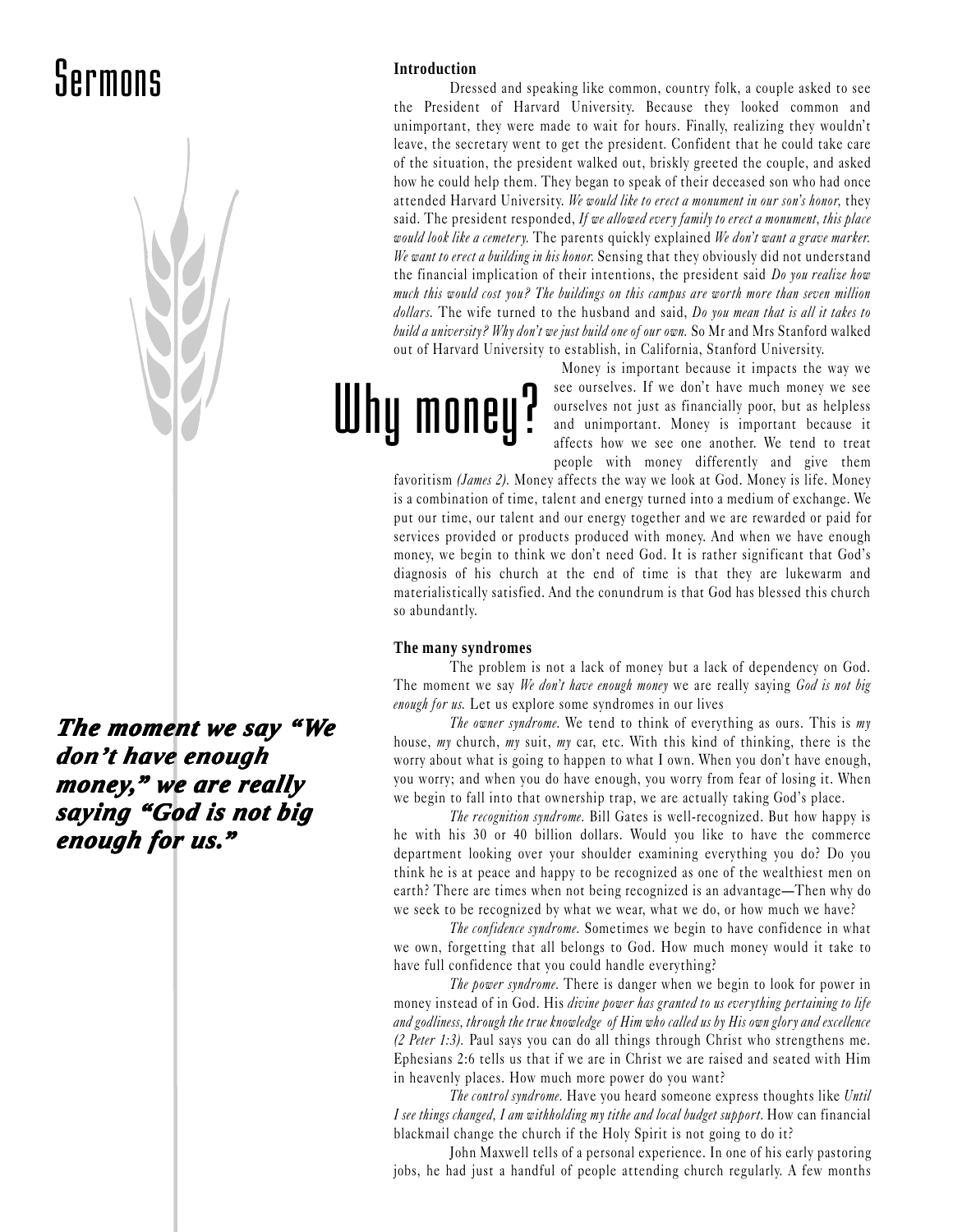later there were 60 to 65. Many changes had taken place and the congregation was growing. One day, just as he was getting ready to go on the platform, one of the major donors in his congregation stopped him and said You have been here six months and a lot of things have changed in this church. And unless certain things are changed back to the way they were, I am not going to give any more tithe. John responded What are you telling me this for. Why don't you tell this to the One you ought to. With that, he grabbed the church member by the arm, pulled him to his knees and said Repeat after me, 'Dear God I have chosen to rob you.' The man exploded Don't say that! John Maxwell walked on to the platform to preach, knowing that might be his last sermon in that church because of what he did to the man who gave more than 50 percent of the church budget. However, the man returned the following week and said Thank you, Pastor. All this time I thought this was my church because I paid more than half of the budget. I thought it was mine to control. I have finally realized this is God's church, and never again will you have to struggle with me trying to control the church with my money.

The if-only syndrome. Our excuse is sometimes If only we had this or if only we had that, we would follow God's will for this church if only we had.

The Hezekiah syndrome. Hezekiah, wanting assurance, asked God to move the sundial back 10 degrees. Think of all the laws of physics that God had to balance to stop the earth on its rotation, move it back 10 degrees and restart it. By all the laws of physics and all the laws of the universe, that movement should have caused massive earthquakes and tidal waves to destroy this earth. Yet God, with one little finger, simply adjusted all—merely to strengthen the weak faith of one man. However, when people from Babylon arrived, inquiring about this power that could reverse all laws of nature, King Hezekiah responded by showing them all his riches. Consider how history might have changed had he shown them, not his wealth, but a glimpse of God Almighty. But we know the result of his folly: A few years later, they returned to take away all his wealth.

#### **The Three principles of Matthew 6**

It all comes down to who is in control of our lives and everything we have. Matt 6:24 says No one can serve two masters; for either he will hate the one and love the other or he will be devoted to one and despise the other. There are three principles.

1. Do not store up earthly treasures (Matt 6:19). Make sure your priorities are correct. Where do you put the focus? Advertisements today talk about needing a lot of money and a long life. We hear about the importance of retiring to enjoy the same, if not better, lifestyle you have now. God's idea, however, is that when we pass away, we would have administered God's resources so well that there is nothing left to corrupt or to destroy, but it is left in His hands to manage as He wills.

2. Put first the Kingdom of God and His righteousness (Matt 6:25-32). If I worry, I am saying I am God and I can take care of myself. Mel Reese tells a story of a wealthy man who owned a large farm. He always had the best crops in the neighborhood. He was known to say This property belongs to God. Im just managing it for God. I am faithful with my tithes and He blesses. One day the locusts came eating every grain in the field. They reached his property line and ate his wheat too. His neighbors and friends came to him, saying Where was your God when the locusts came? His response was If God wants to pasture His locusts on His wheat fields, that is His business.

3. Seek first the kingdom of God and His righteousness. The problem is not with money, but with you and me. In Matthew 19 a rich young man asks Jesus what he must do to be saved. Jesus replies Do not murder, do not commit adultery, do not steal, do not give false testimony, honor your father and mother and love your neighbors as yourself. In exasperation, the man claims to have kept all these commands and asks what he still lacks. Jesus says to him If you want to be perfect, go sell your possessions and give to the poor and you will have treasure in heaven. Then come and follow me.

We often use this story to encourage people to give more in offering. That is not the point of this story. The problem was not the wealth in itself but the fact that the wealth stood between God and him. The only way money will not own us is if we recognize that everything we have belongs to Him.

### Sermons

**A woman was trying to maneuver her big, fancy car into a parking spot when a young man quickly cut in front of her with his little car, and claimed the parking spot. As he got out of his car, the woman asked why he did what he did. "Because I'm young and I'm quick," he replied, walking away. The woman calmly aligned her car behind the young man's and and began to repeatedly bash into his car. Very upset, the man asked her why she was doing what she was. She replied, "Because I'm old and I'm rich."**

> *Money follows affections, ections, ections, not thought.—J thought.—John and ohn and Sylvia Ronsvalle Sylvia Ronsvalle*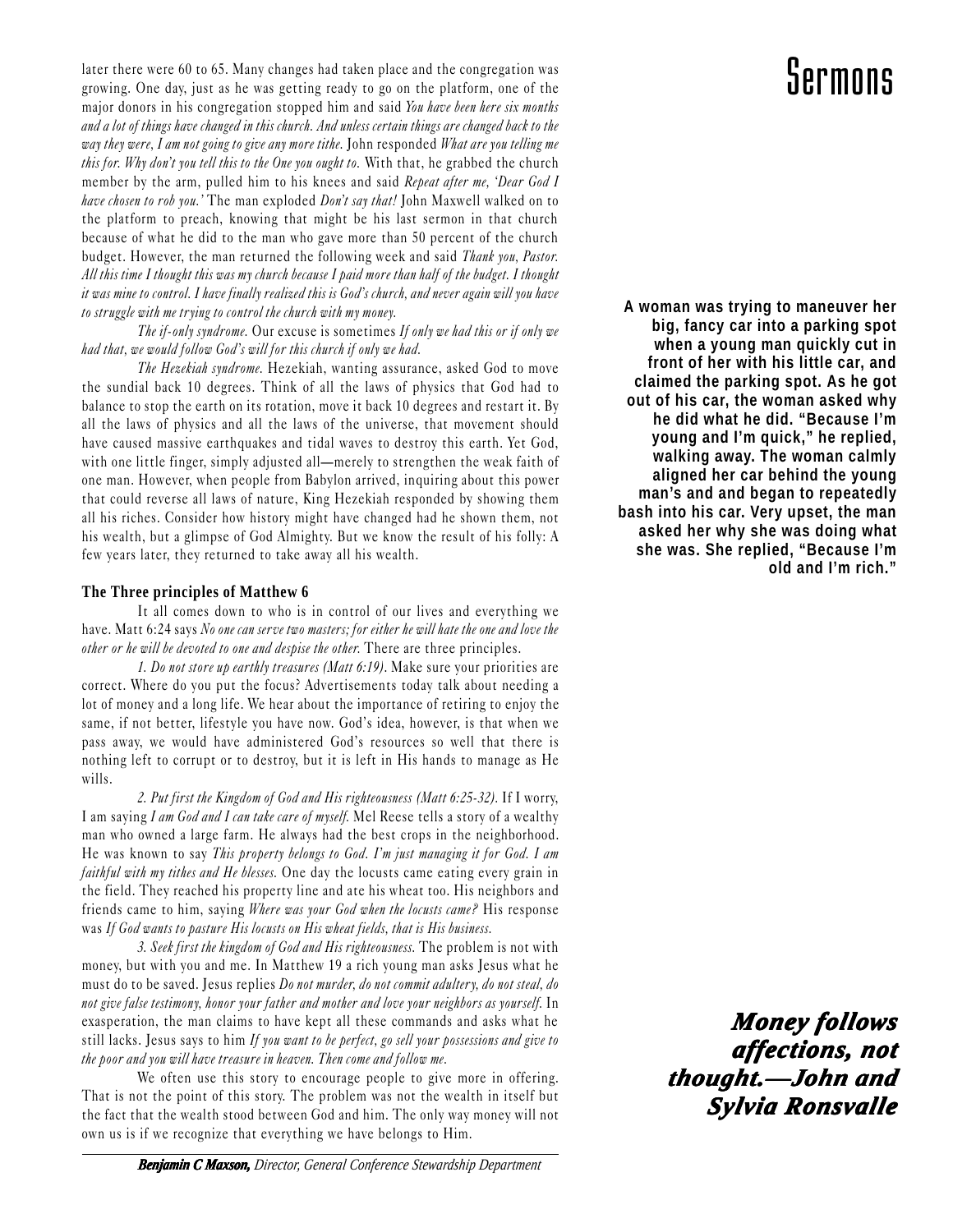

One of the greatest challenges is finding enough time for that which is essential. Oswald Chambers asks a very simple question that gets to the heart of the problem: Have you ever been alone with God? He quotes Mark 4:34: When they were alone, he expounded all things to his disciples. It is when we are alone with God that He is able to mold us into something He can use. The only way we can be of use to God is to let Him take us through the crooks and crannies of our own characters.—Oswald Chambers, My Utmost for His Highest, January 12.

In the Bible there are many examples of the value of spending time alone with God. Enoch is described as one who *walked with God (Gen 5:21-24)*. This walking with God resulted in such a closeness that God took him. Just what this experience was is made clear to us by Paul in Hebrews  $11:5: By faithful Enoch was taken$ up so that he should not see death; and he was not found because God took him up; for he obtained the witness that before his being taken up he was pleasing to God. Because Enoch walked alone with God he developed a character that took him to heaven. Paul says that Enoch was *pleasing to God*. How do we achieve this character?

#### **Now is the time**

Some may think it was a lot easier for Enoch because he lived closer to the time of the beginning, only a few years after the creation. But remember, He lived just prior to the flood, a time when the earth was so wicked that God had to cleanse the earth of everything. That time was no more favorable to the development of Christian character than is the present time, yet we read that Enoch walked with God. Christ was as verily Enoch's Saviour as He is our Saviour, and in His power, notwithstanding the corruption of that degenerate age, Enoch perfected a Christian character. The voice saying to us, "He that followeth Me shall not walk in darkness," said the same words to Enoch, assuring him that if he followed the Saviour, he would not walk in the darkness of ignorance.

There never has been and never will be an age when the moral darkness will be so dense as when Enoch lived a life of irreproachable righteousness.—Ellen G White, 'Our Privilege in Christ Jesus,' Signs of the Times, October

4, 1899.

Walking alone with God

John Gill says He walked in the name and fear of God, according to his will, in all the commandments and ordinances of the Lord then made known; he walked by faith in the promises of God, and in the view of the Messiah, the promised seed; he walked uprightly

and sincerely, as in the sight of God; he had familiar converse, and near and intimate communion with him. The secret was his righteous character. He spent time alone with God, which influenced his daily walk and enabled him to be the witness that was needed in the evil world in which he lived. Spending time alone with God every day will help us understand ourselves in a way that would allow us to grow in God's grace. A relationship of intimacy takes commitment. Enoch spent time alone with God when perplexed and disturbed by the wickedness of his day. He did not throw up his hands in despair; instead he went to God in prayer.

When we are alone with God, He infuses us with His grace to give us victory over sin. The spirit which Enoch, Joseph, and Daniel possessed, we may have. We may draw from the same source of strength, and realize the same power of self-control; and the same graces may shine out in our lives. By reflecting the light of Christ to all around us, we shall become the light of the world. Said Christ, 'A city that is set on a hill cannot be hid.' 'Let your light so shine before men that they may see your good works, and glorify your Father which is in heaven.' A surly, fault-finding, selfish, uncourteous person cannot have this sacred influence.— The Desire of Ages, p 362.

#### **The example of Jesus**

When we are alone with God, we follow the example of Jesus. And in the early morning, while it was still dark, He arose and went out and departed to a lonely place, and was praying there (Mk 1:35). In the quietness of the early morning hours Jesus spent time alone with His Father, gaining insights, strength, and encouragement for the day's work. No other life was ever so crowded with labor and responsibility as was that of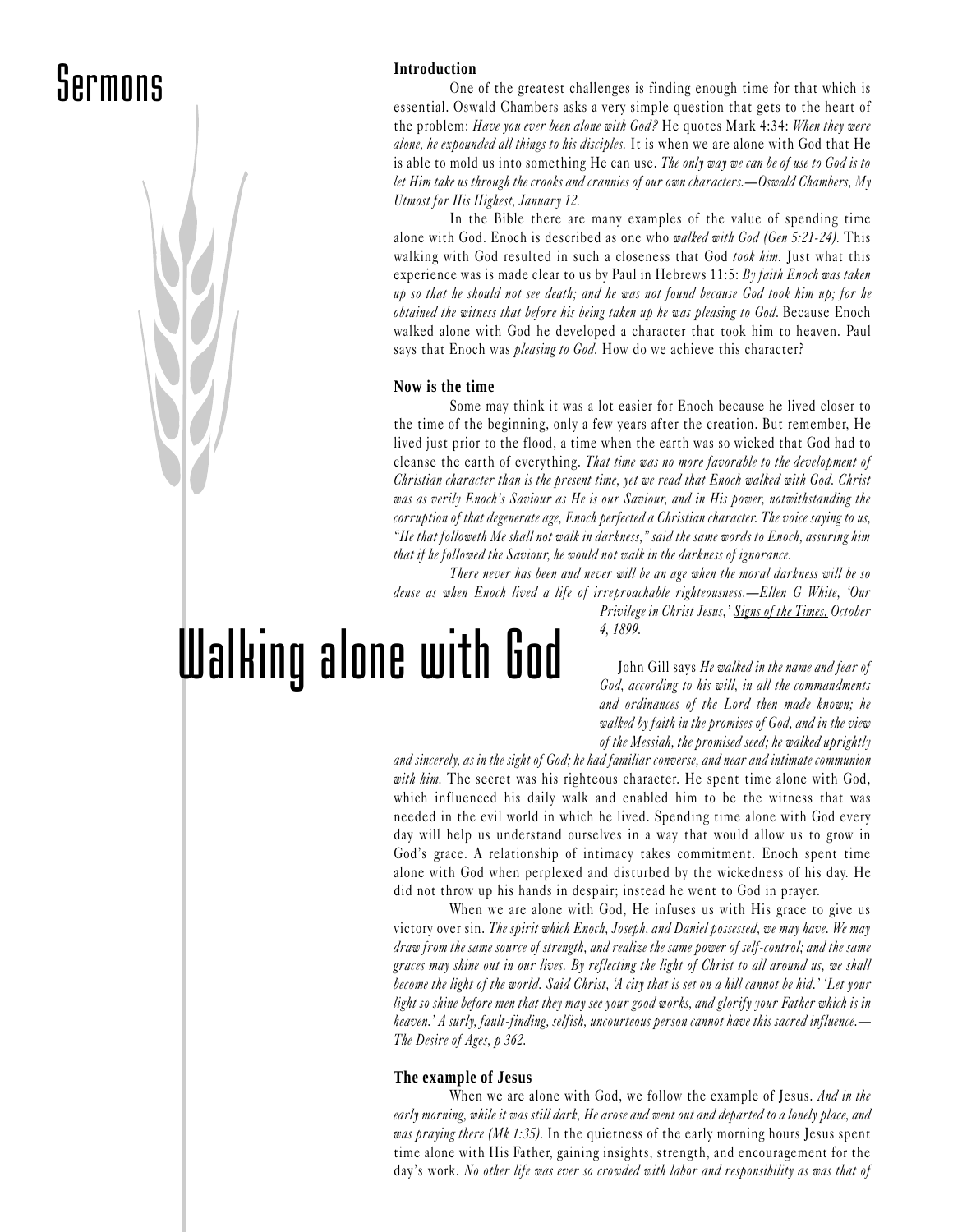Jesus; yet how often He was found in prayer! How constant was His communion with God! Again and again in the history of His earthly life are found records such as these: Rising up a great while before day, He went out, and departed into a solitary place, and there prayed.'— Reflecting Christ, p 118. If Jesus needed daily communion with His Father, how much more do we need time with our Heavenly Father. Satan, like a roaring lion, is looking for those he can devour. Like Jesus, we need our batteries charged daily.

We spend so much of our time caring for our bodily needs: food, clothing, shelter, recreation. We need to also spend time caring for the needs of our souls. By studying, reading, meditating, and contemplating on God, His Word, and His plan of salvation we can develop our relationship with God on a daily basis. These activities are best done in our secret place of prayer, alone with God. This is walking alone with God.

#### **The joy of abiding in Him**

Thomas Merton wrote, The world of men has forgotten the joys of silence, the peace of solitude which is necessary, to some extent, for the fullness of human living. Not all men are called to be hermits, but all men need enough silence and solitude in their lives to enable the deep inner voice of their own true self to be heard occasionally. When that inner voice is not heard, when man cannot attain to the spiritual peace that comes from being perfectly at one with his own true self, his life is always miserable and exhausting. For he cannot go on happily for long unless he is in contact with the springs of spiritual life.—Thomas Merton, The Silent Life, p 167.

Our need for God is best illustrated by the analogy of the vine and the branches of John 15. Jesus tells us that we must abide in Him and He in us in order for us to have a fruitful life. The nourishment we draw from Jesus must be constant lest we wither and die. If we remain attached to Jesus, drawing nourishment and strength from Him, we will be fruitful and thus glorify Him. There is no better way to abide in Christ than by contemplating His life and ministry. It will do you good, ...to frequently review the closing scenes in the life of our Redeemer. Here, beset with temptations as He was, we may all learn lessons of the utmost importance to us. It would be well to spend a thoughtful hour each day reviewing the life of Christ from the manger to Calvary. We should take it point by point and let the imagination vividly grasp each scene, especially the closing ones of His earthly life. By thus contemplating His teachings and sufferings, and the infinite sacrifice made by Him for the redemption of the race, we may strengthen our faith, quicken our love, and become more deeply imbued with the spirit which sustained our Saviour. If we would be saved at last we must all learn the lesson of penitence and faith at the foot of the cross.... Everything noble and generous in man will respond to the contemplation of Christ upon the cross.—Testimonies for the Church, vol 4, p 374.

#### **Conclusion**

It is often difficult to find the time to be alone with God. There has never been an age more loquacious than ours, one more extroverted, one more concerned with surface things.... Modern man finds it difficult to pursue... that inner silence of soul which the Psalmist has in mind when he says that we should 'listen to what the Lord God will say' (Ps. 85:8).... Modern man rarely listens to what God has to tell him. He is overwhelmed by a constant stream of words poured forth from printing presses and loudspeakers.... Christians... have widely lost the faculty of listening to their inner voice—In Heavenly Places,  $p$  227. While we rush from day to day, it is important to commune with God and meditate on His Word, and listen to the plans He has for us.

For I know the plans that I have for you,' declares the LORD, 'plans for welfare and not for calamity to give you a future and a hope. Then you will call upon Me and come and pray to Me, and I will listen to you. And you will seek Me and find Me, when you search for Me with all your heart. And I will be found by you,' declares the LORD, 'and I will restore your fortunes (Jer 29:11-13).

Take time to walk alone with God every day. Listen to His voice, meditate on His Word, and pour out heartfelt prayers before His throne of mercy and grace. Become empowered to accomplish great good for our Lord.

### Sermons

*We can choke God's word with a yawn; we can hinder the time that should be spent with God by remembering we have other things to do. "I haven't time!" Of course you have time! Take time, strangle some other interests and make time to realize that the centre of power in your life is the Lord Jesus Christ and His Atonement. —Oswald Chambers*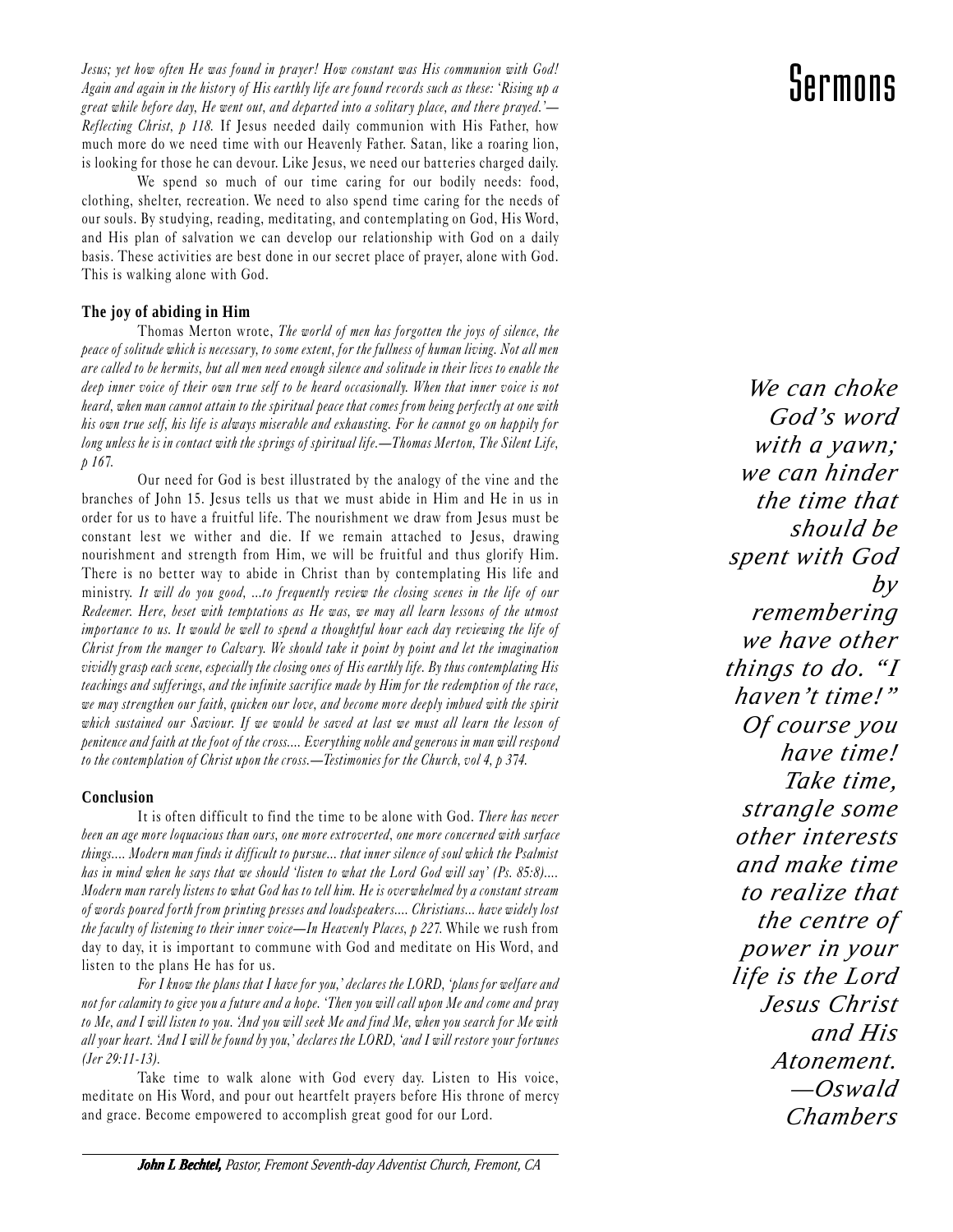### Book Reviews



*The Second Coming of The Second Coming of the Chur Church*

**by George Barna**

**Word Publishing**

**Nashville, Tennesse, 1998**

**US\$ 24.99**



*Speaking of Speaking of Stewardship* **edited by William G Carter Geneva Press Louisville, Kentucky, 1998 US\$ 14.00**



*Near to the Heart of God Near to Heart God* **by Bernard Bangley Harold Shaw Publishers Wheaton, Illinois, 1998 US\$ 12.99**

This work is the result of many years of research and careful study of the Christian Church, especially in North America. But more than a study of trends within the church and society, this book is a comparison of where the church finds itself today when compared to society. The similarities are far too many and too close.

This leads to a comparison of God's plan for His church and the reality of where the church finds itself. This leads to a call for the church to stop playing church and become the Church-to stop dabbling with religion and to grow spiritually. Barna outlines a proposed strategy to take the church back to its rightful existence of being God's church. This strategy begins with a biblical rediscovery of God's vision for His church. It is a call to allow the power of the risen Christ to recreate His church.

Barna then goes on to explore the critical elements that have the power to make a difference. These elements include leadership, dealing with diversity, Christian thinking, cultivating a biblical world view, and the role of the family. This is a powerful book that demands careful consideration. It forces us to face ourselves in light of culture's impact on the church. It warns us of the urgent need for change and revival. Yet at the same time, it gives us the assurance that God can make a difference if we give Him room. This may very well be Barna's best book yet.

This collection of 23 sermons, organized in five categories, covers various stewardship areas. It addresses topics such as giving and the use of money and possessions in the church. Each sermon is written by a pastor or a preaching professor. The five categories are:

- √ Theological Dimensions of Stewardship
- √ Personal Preparation for Stewardship
- √ The Spiritual Discipline of Giving
- √ Money and Possessions as Issues in the Life of Faith
- √ Interpreting Our Global Responsibility and Congregational Mission

The sermons provide a wide spectrum of stewardship preaching at its best. In them are dynamic stewardship thoughts and models to develop and customize your own stewardship preaching. The concepts presented in this book can help pastors think through their own stewardship ministry and develop a comprehensive stewardship preaching strategy. The book is well worth exploring and can serve as a good resource for sermon ideas.

*Benjamin C Maxson, Director, General Conference Stewardship Department*

When it comes to devotional books, everyone—the young and the old, the graduate student and the high school dropout—wants the same thing. We all want devotionals that are thought-provoking, yet simple and brief. We don't want the frills of *thee's* and *thou's* or heavy theology.

Bangley's compilation of daily readings from the spiritual classics is just that. The readings are brief—Some as short as eight lines, but none that go over a page. The format is clear-A Bible text, a devotional reading, and a personal response. The language is simple—Be it Evagrius Ponticus, Martin Luther, or John Donne, you can understand it the first time through!

The best of the spiritual classics come together in this treasury. These readings are gleaned from the writings of more than 60 inspiring men and women of God, including some never before in print. For every day of the year, there is one reading, one specific thought to deepen your faith.

Let this book guide you through the year and draw you nearer to God's heart.

*Fylvia Fowler Kline, Assistant Director, General Conference Stewardship Department*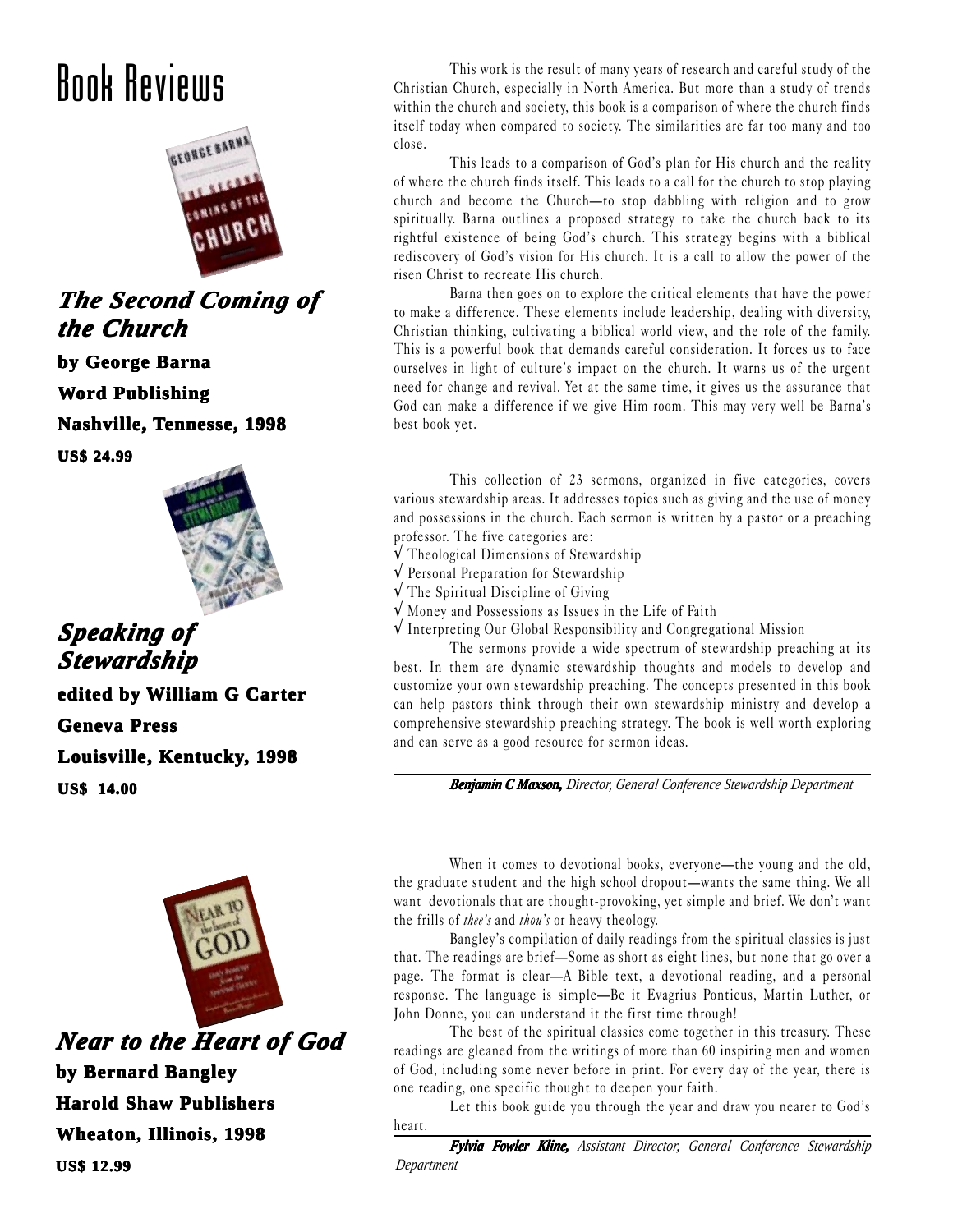The clue to the message of Making Life Rich Without Any Money by Phil Callaway is found in its subtitle, Finding Joy in What Really Matters. This book is full of real-life stories, both humorous and serious, stories about what is really important in everyday life. In this book you won't find quick money-making schemes, accounting software programs, budget information, or stock market tips. What you will find, though, is a snapshot of life. For instance, you will discover that a job offer with a big pay increase that would move the family far from family and friends isn't all that important after you have experienced an earthquake while there for an interview. You will be reminded that  $100$  years from now, no one will remember what kind of house I lived in, what model car I drove, or the size of my bank account. . .But the world may be a better place because I slowed down enough to listen to God's voice, because I was important in the eyes of a child, because I learned to be content with the things I did not have. These are the things that matter the most.

At the beginning of each chapter is a meaningful quote. Several of my favorites were When you have accomplished your daily task, go to sleep in peace; God is awake (Victor Hugo); Circumstances and situations do color life, but you have been given the mind to choose what the color shall be (John Homer Miller); You gave me ever ything to live with, and nothing to live for (A teenager's suicide note to his parents). The quote generally gives you a feel for the content of the chapter that follows. I found the quotes selected by the author to be very thought-provoking and full of wisdom.

This book provides excellent sermon illustrations, devotional ideas, youth talks, and general good advice. Phil Callaway's personal mission statement (I will consider myself a success when I am walking close to Jesus every day) comes through the pages with a strong conviction. He gently reminds us that we are to store up our treasure in heaven and not pine for the things of this world.

Phil Callaway is an award-winning columnist and author of *Honey*, I Dunked the Kids; Daddy, I Blew Up the Shed; and The Total Christian Guy. His humorous short stories have appeared in magazines like New Man, Focus on the Family, and Marriage Partnership. He is a popular speaker at conferences, churches, and marriage retreats. Phil resides in Alberta, Canada with his high-school sweetheart, Ramona, and their three children. To contact him for more information about his books, videos, or speaking appointments, you may write him at P.O. Box 4576, Three Hills, Alberta Canada T0M 2N0, or e-mail him at phil.callaway@pbi.ab.ca

I highly recommend Making Life Rich Without Any Money for every church library.

*Sheri Clemmer, Administrative Secretary, General Conference Stewardship Department*

Barnes begins the book saying It's too much, Lord! Just one thing after another too much pain, too much worry, too much sadness, too many hard days, and endless nights, and  $\Gamma$ m just so tired  $\ldots$ . Lord, it's just too much. Help!

This book is a reflection of lessons learned from troubles in life. It comes from personal experiences of the author who has seen her family go through separation, illnesses, depression, anger, and discouragement. Yet through it all , she felt the paralleled experience of growing closer to God.

 The ending is truly a dose of encouragement to all of us who experience life at its worst: When my cup overflowed with trouble, You made my cup deeper and stronger. You washed it free of trouble and filled me to overflowing with Your goodness, and You keep on doing it every day of my life even when it's raining. You are a God of abundant mercy. You are a God of abundant strength. You are a God of abundant blessings. It's too much, Lord. But thank you!

I really enjoyed reading this book. It made me contemplate on my own life, take inventory of what my priorities are and where I stand with God.

### Book Reviews



*Making Lif Making Life Rich Without ithout Any Money*  **by Phil Callaway Harvest House Publishers Eugene, Oregon, 1998 US\$ 8.99**



*My Cup Ov My Cup Overflows*  **by Emilie Barnes Harvest House Publishers Eugene, Oregon, 1998 US\$ 12.99**